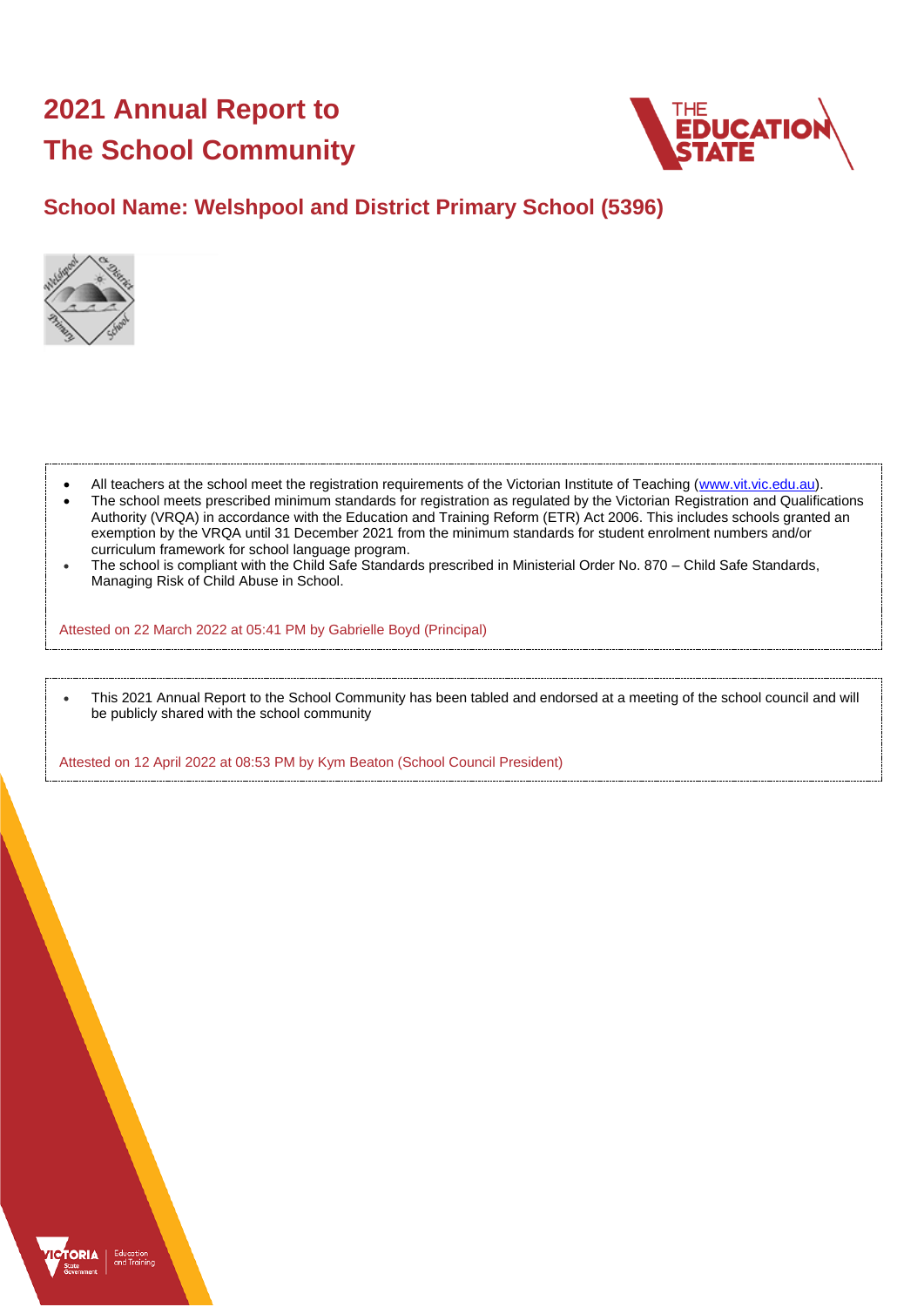

# How to read the Annual Report

## What does the *'About Our School'* commentary section of this report refer to?

The 'About our school' commentary provides a brief background on the school, an outline of the school's performance over the year and future directions.

The 'School Context' describes the school's vision, values and purpose. Details include the school's geographic location, size and structure, social characteristics, enrolment characteristics and special programs.

The 'Framework for Improving Student Outcomes (FISO)' section includes the improvement initiatives the school has selected and the progress they have made towards achieving them through the implementation of their School Strategic Plan and Annual Implementation Plan.

### What does the *'Performance Summary'* section of this report refer to?

The Performance Summary includes the following:

#### **School Profile**

- student enrolment information
- the school's 'Student Family Occupation and Education' category
- a summary of parent responses in the Parent Opinion Survey, shown against the statewide average for Primary schools
- school staff responses in the area of School Climate in the School Staff Survey, shown against the statewide average for Primary schools

#### **Achievement**

- English and Mathematics for Teacher Judgements against the curriculum
- English and Mathematics for National Literacy and Numeracy tests (NAPLAN).

### **Engagement**

Student attendance at school

### **Wellbeing**

Student responses to two areas in the Student Attitudes to School Survey:

- Sense of Connectedness
- Management of Bullying

Results are displayed for the latest year and the average of the last four years (where available). As NAPLAN tests were not conducted in 2020, the NAPLAN 4-year average is the average of 2018, 2019 and 2021 data in the 2021 Performance Summary.

## Considering COVID-19 when interpreting the Performance Summary

The Victorian community's experience of COVID-19, including remote and flexible learning, had a significant impact on normal school operations in 2020 and 2021. This impacted the conduct of assessments and surveys. Readers should be aware of this when interpreting the Performance Summary.

For example, in 2020 and 2021 school-based surveys ran under changed circumstances, and NAPLAN was not conducted in 2020. Absence and attendance data during this period may have been influenced by local processes and procedures adopted in response to remote and flexible learning.

Schools should keep this in mind when using this data for planning and evaluation purposes.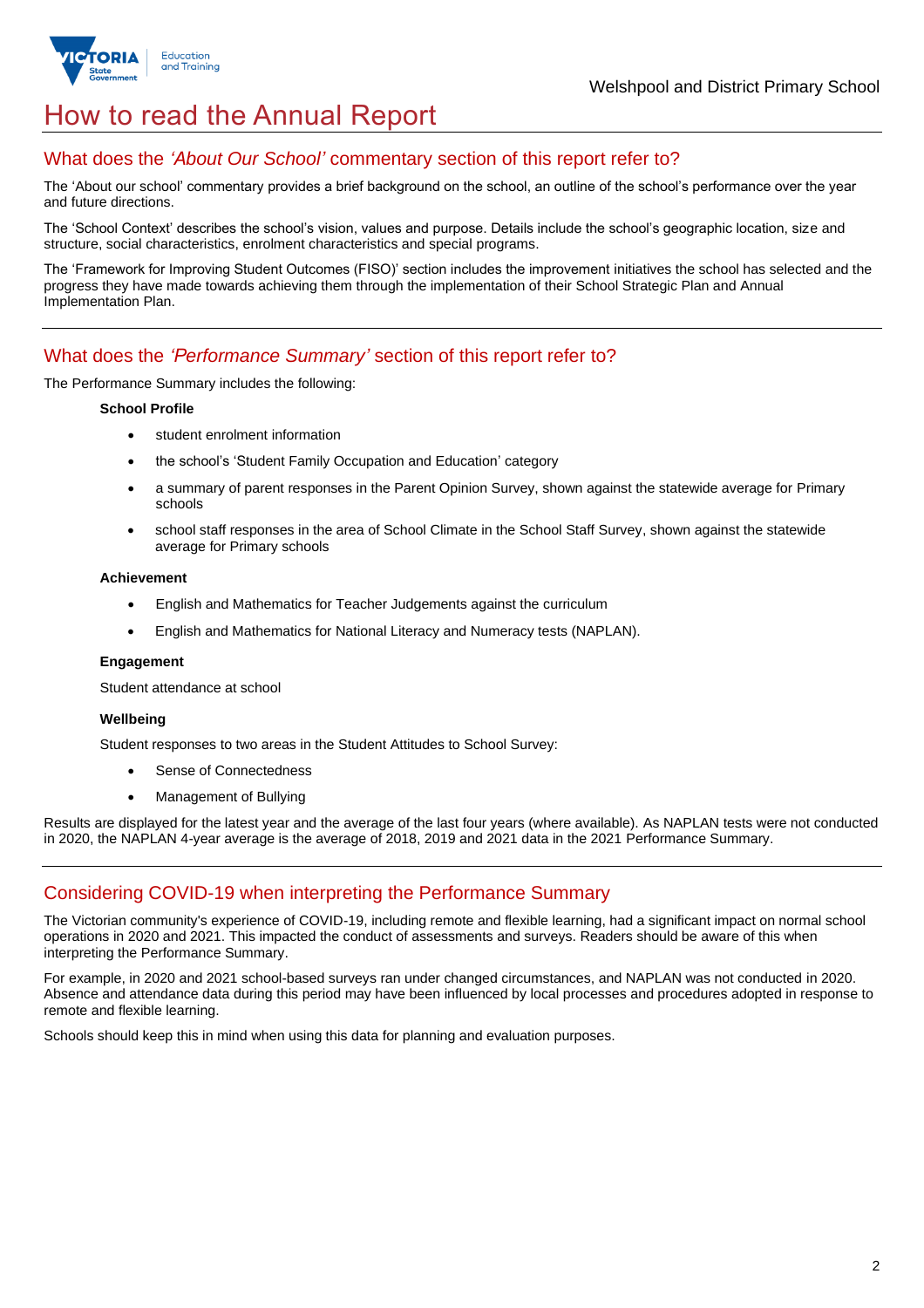

# How to read the Annual Report (continued)

### What do *'Similar Schools'* refer to?

Similar Schools are a group of Victorian government schools with similar characteristics to the school.

This grouping of schools has been created by comparing each school's socio-economic background of students, the number of non-English speaking students and the school's size and location.

## What does *'NDP'* or '*NDA*' mean?

'NDP' refers to no data being published for privacy reasons or where there are insufficient underlying data. For example, very low numbers of participants or characteristics that may lead to identification will result in an 'NDP' label.

'NDA' refers to no data being available. Some schools have no data for particular measures due to low enrolments. There may be no students enrolled in some year levels, so school comparisons are not possible.

Note that new schools only have the latest year of data and no comparative data from previous years. The Department also recognises unique circumstances in Specialist, Select Entry, English Language, Community Schools and schools that changed school type recently, where school-to-school comparisons are not appropriate.

## What is the *'Victorian Curriculum'*?

The Victorian Curriculum F–10 sets out what every student should learn during his or her first eleven years of schooling. The curriculum is the common set of knowledge and skills required by students for life-long learning, social development and active and informed citizenship.

The Victorian Curriculum is assessed through teacher judgements of student achievement based on classroom learning.

The curriculum has been developed to ensure that school subjects and their achievement standards enable continuous learning for all students, including students with disabilities.

The 'Towards Foundation Level Victorian Curriculum' is integrated directly into the curriculum and is referred to as 'Levels A to D'.

'Levels A to D' may be used for students with disabilities or students who may have additional learning needs. These levels are not associated with any set age or year level that links chronological age to cognitive progress (i.e., there is no age expected standard of achievement for 'Levels A to D').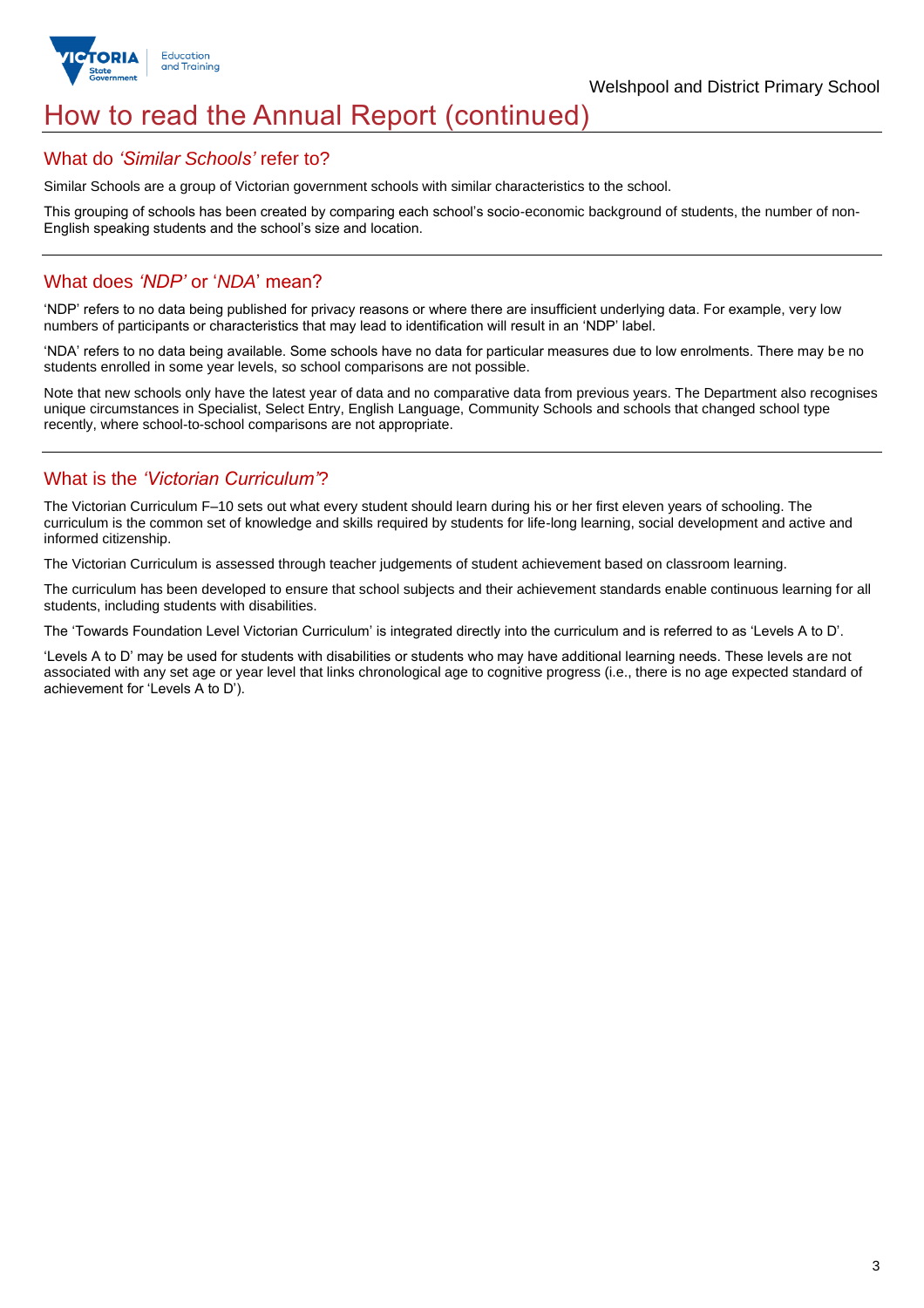

# **About Our School**

# School context

Welshpool & District Primary School is a school formed from the merger of Port Welshpool Primary School and Welshpool Primary School. Located centrally between Foster and Yarram in South Gippsland, the school's enrolment is drawn from the township of Welshpool, the fishing village of Port Welshpool and the rural communities of Hedley, Wonyip, Woorarra, Binginwarri and Agnes. A significant number of our students travel to school on the school bus. Welshpool and District PS has 5.65 equivalent full-time staff: 1 Principal class, 4 teachers and 4 Education Support Staff. Our student enrolment for 2021 was 41. Our staff are experienced and dedicated and provided a wide, interesting and differentiated curriculum for all students. The school continues to build upon previous gains in the school's positive learning atmosphere through continued deliberate effort to improve connectedness between staff, students and community.

At Welshpool & District Primary School, our school vision is to provide a safe and welcoming environment where everyone is respected and valued, where through effective teaching students aspire to become lifelong learners who are confident and competent participants in their community.

The school values achievement, excellence, curiosity, innovation, respect and responsibility, perseverance, integrity, inclusiveness, respect for diversity, compassion, honesty and equity. The school also believes in having high expectations for all students and a commitment to hard work.

There are strong, positive relationships between all of the members of the school community and the wider Welshpool community. We have continued to develop and create strong links beyond the school, especially with the Corner Inlet Learning Alliance (CILA), the 4 cluster school PLC work, Welshpool playgroup and Welshpool Kindergarten.

# Framework for Improving Student Outcomes (FISO)

Our FISO priority for 2021 was Curriculum Planning and Assessment and Building Practice Excellence. This included: \*Undertake the Professional Learning Community (PLC) initiative to strengthened practice to support differentiation through building teacher capacity and data analysis

\*Review the current Numeracy program throughout the school looking at intervention strategies and developing a whole school assessment schedule to monitor student growth

Due to the move to Remote and Flexible Learning we had a shift in our priorities and the focus during this period was around building teacher capacity in developing and implementing an online learning program, student engagement and student, staff and family wellbeing.

To support these priorities staff attended professional development around Wellbeing and Remote and Flexible teaching. The four Cluster PLC work moved to a remote space and staff continued to meet up until term 3 where we then moved to a school based PLC.. The school based PLC focus was on Numeracy. We created data walls and restructured our Numeracy learning and teaching.

The Tutor Learning program focused on Numeracy support and extension. We supplemented this program with a Literacy intervention program.

### Achievement

A second year of Remote and Flexible learning, as well as the instability of term 3 was difficult for all. Engagement was varied over this term 3 period. Over the many Remote Learning periods the school adjusted how we delivered our programs to our classes and adjusted according to the individual needs of the student and families. During the periods of Remote and Flexible Learning staff were able to utilise online resources and tools (including WebEx) to deliver an curriculum based, educational program which supported the learning of all students.

We utilised Compass as a way of communicating our learning plans and learning schedule to students, families and other staff. During 2021 we conducted our Parent teacher conference via WebEx or phone.

Our education support staff were able to support students by running small group and/or one on one WebEx session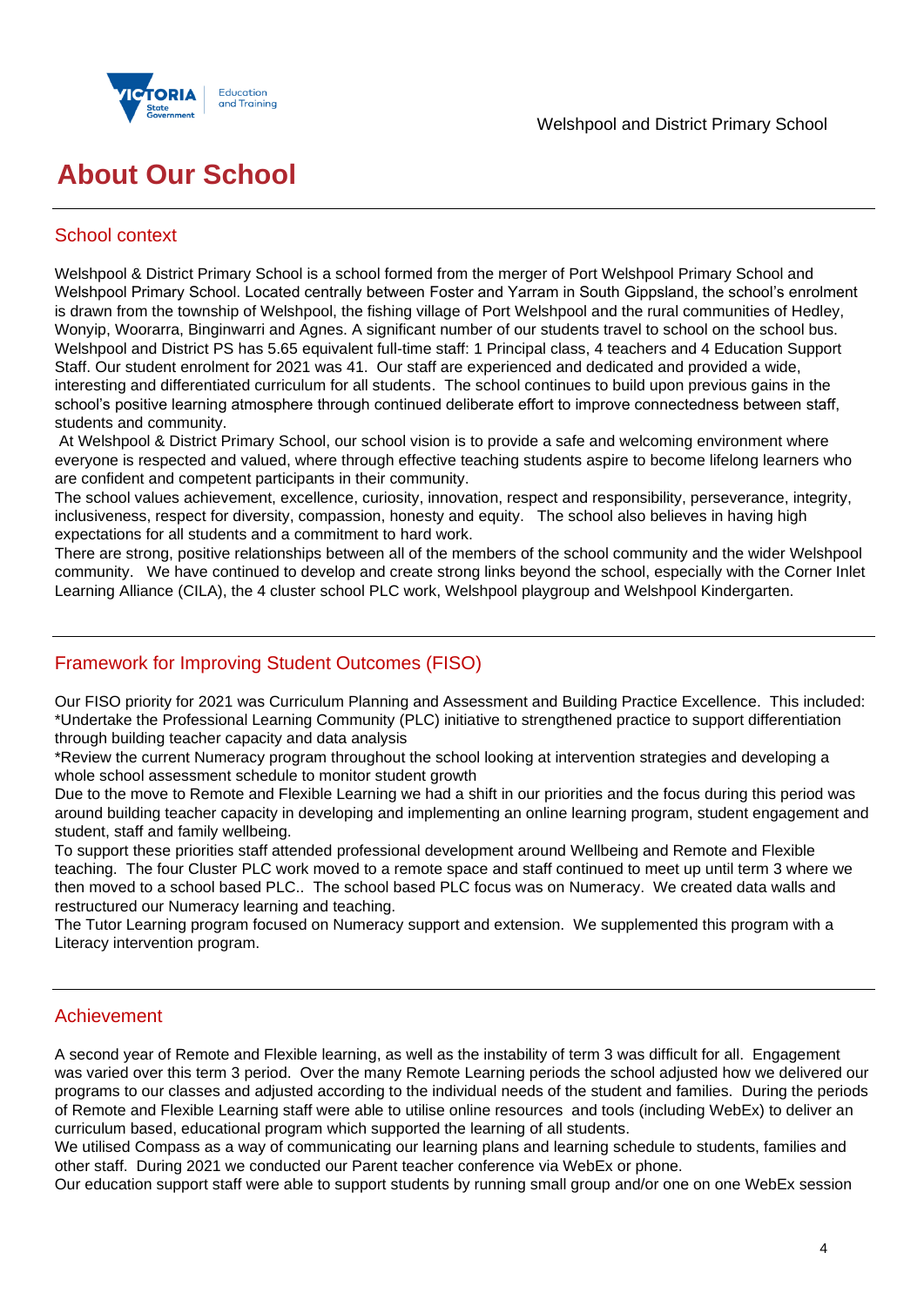

for speech, reading, numeracy.

We were aware coming back to onsite learning after a significant period of unsettledness students would require support. We modified our teaching and learning programs to priorities Numeracy, Literacy and Wellbeing. Small group and point of need teaching and learning had a significant impact to student growth.

Testing completed in December showed growth for most students participularly in the area of Numeracy. We have set up the same structure for 2022 to consolidate this growth in student learning.

## Engagement

Welshpool and District Primary School has a culture of all staff being responsible for all students. This allows the students and staff to make meaningful and respectful relationship across the entire school community. The size of our school supports the nature of these relationships, both formal and informal. Welshpool and District Primary School is able to provide low student to staff ratios which allow us to design programs to meet the individual needs of each child. We continue to run leadership programs throughout the school which gives student voice and helps to develop community relationships. We encourage the students to participate and contribute to many local community activities and events.

Students attendance remains a focus at Welshpool and District Primary School. We continue to educate families about the importance of attendance and what absences over a period of time mean for their child. Newsletters, Compass and notes home are all used a means to communicate information about attendance. The school follows a process for unexplained absences which involves an SMS and/or a reminder note home. WDPS also follows the Network Attendance process.

Initially engagement was high during the first Remote Learning period. After the several stop/starts in term 3 engagement was slipping . We had many more families requesting onsite supervision which we were able to cater for. As a school we made many adjustments to work with students and families to allow them to engage in meaningful and effective educational opportunities during Remote and Flexible Learning which worked for them.

The return to school after Remote and Flexible Learning was good with all students excited to return. The ongoing COVID situation made it difficult for families to engage with school onsite. This lead to many challenges that needed to be navigated. Students were highly engaged in the whole school Numeracy program as well as the tutoring support and extension.

## **Wellbeing**

Welshpool and District Primary School is proud of the progress we have made in the area of wellbeing. During 2021 this again was the focus especially around the periods of Remote and Flexible Learning and the return to school after these times. Our staff worked extremely hard to develop and maintain relationships with students and families throughout 2021. During the Remote Learning periods staff conducted wellbeing check ins with families, we had a help yourself table of food for families and community members, we organised food drops to community members, we had Wellbeing Wednesday which ran every Wednesday and focused on wellbeing and connection rather than online work and we created Wellbeing packs that were distributed to every student. Back onsite students participated in Social and Emotional programs, were supported by the student support service team and lead peer based wellbeing activities. Term 4 was a particularly difficult time for staff dealing with the return to onsite learning and then managing families onsite (vaccinations, restrictions to onsite, classes back at different times). Staff participated in a number of Wellbeing programs and professional development to support them during this time.

Wellbeing remains a priority for 2022 and we look forward to extending this work.

Finance performance and position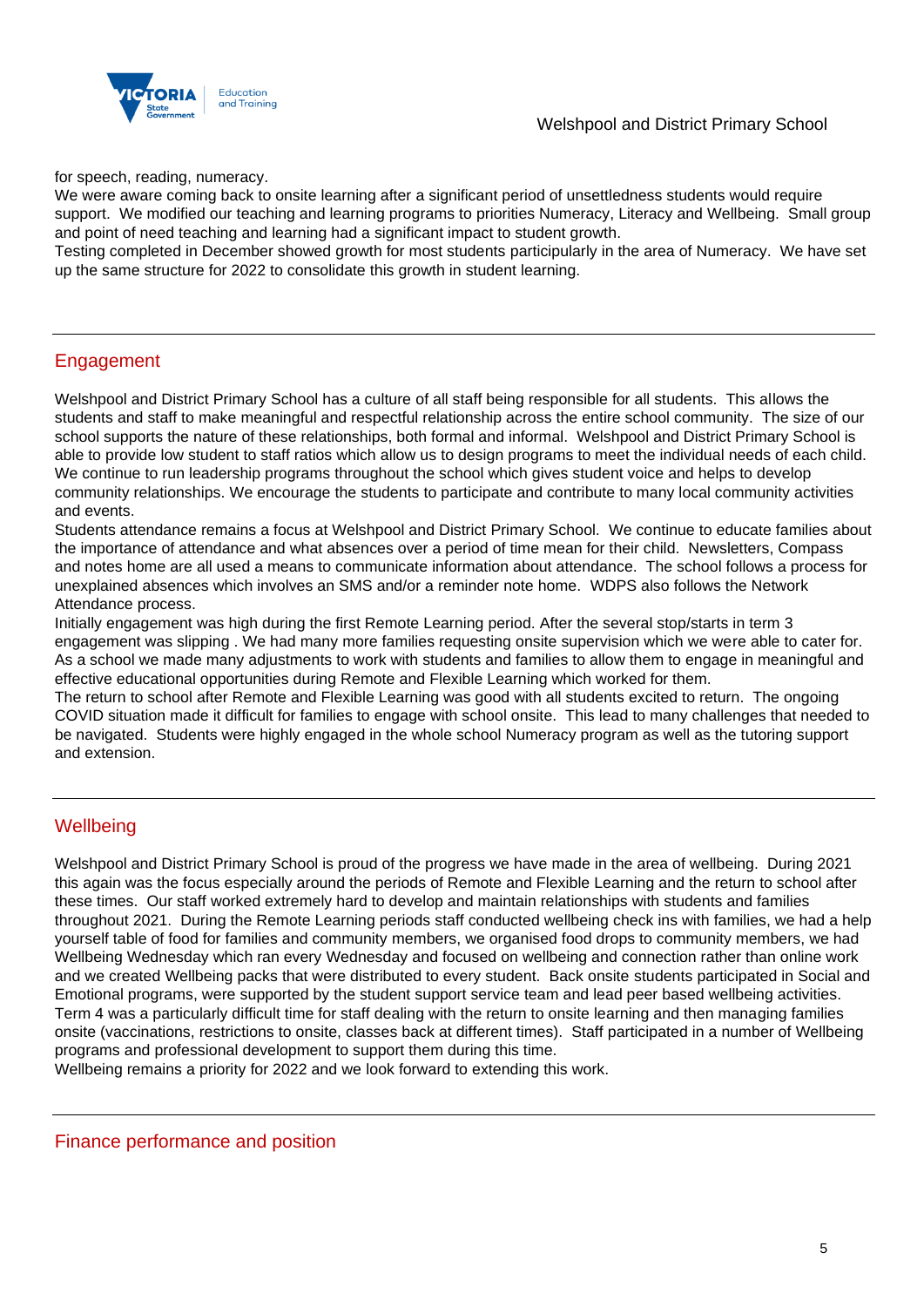

### Welshpool and District Primary School

Welshpool and District Primary School is in a sound financial position, with an operating surplus. This operating surplus is slightly higher than expected due to increased numbers and less expenditure during the lockdown periods. Our equity money went towards the employment of Education Support in the early years classroom to support intervention programs, the transition into school and the WDPS speech program. This extra support will continue into following years. We received grants from Sporting Schools to improve health and physical education outcomes. We also received a grant to run an OSHC program onsite. Strong fundraising from our Parent's Club raise much needed funds for additional resources for students. Money has been held over for the redevelopment of the school entry and also the school play ground.

A capital works grant and an accessible building grant secured in 2021 will see works commenced in 2022.

### **For more detailed information regarding our school please visit our website at [www.welshpoolps.vic.edu.au](file:///C:/Users/08592840/Downloads/www.welshpoolps.vic.edu.au)**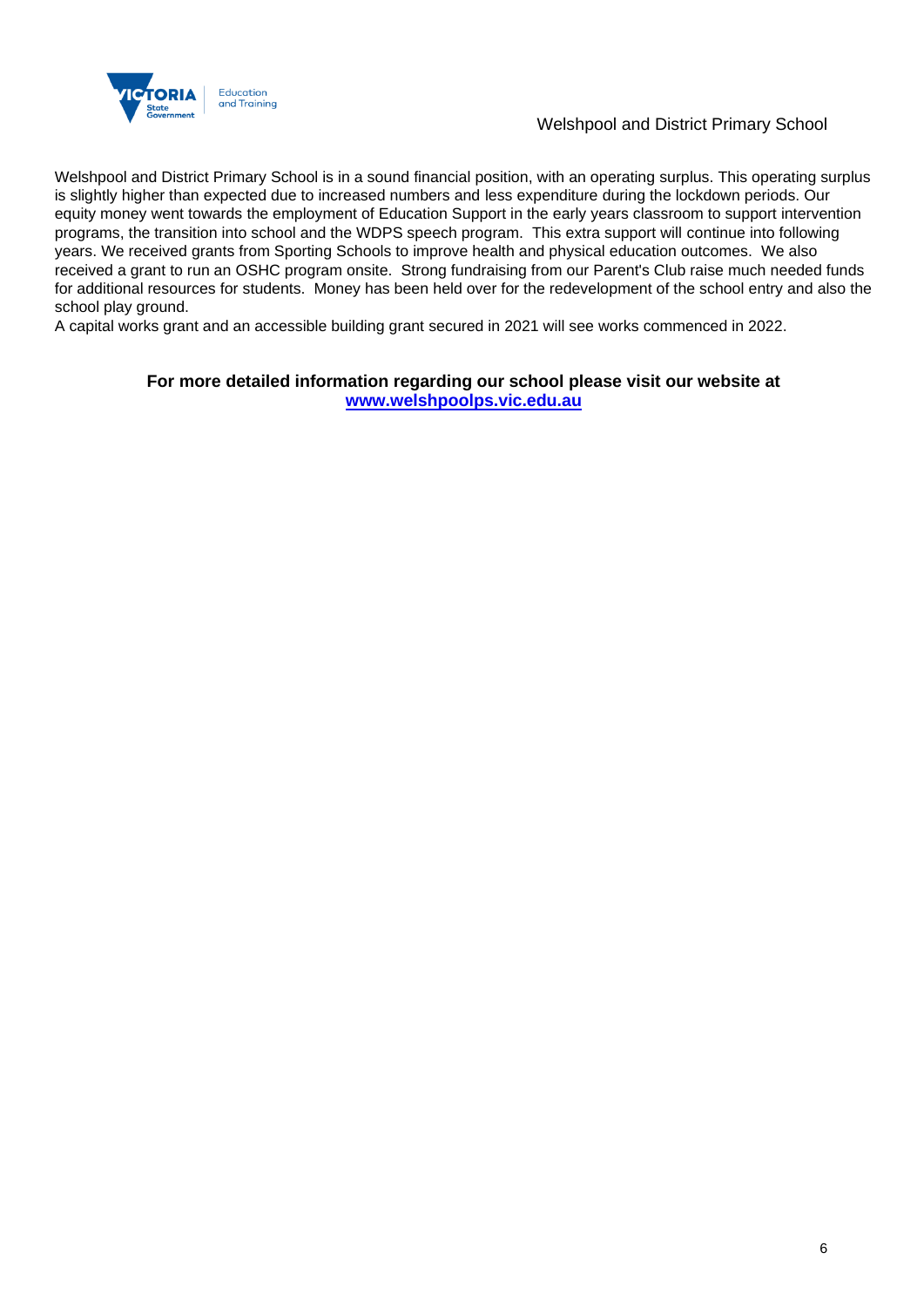

# **Performance Summary**

The Performance Summary for government schools provides an overview of how this school is contributing to the objectives of the Education State and how it compares to other Victorian government schools.

All schools work in partnership with their school community to improve outcomes for children and young people. Sharing this information with parents and the wider school community helps to support community engagement in student learning, a key priority of the Framework for Improving Student Outcomes.

Refer to the 'How to read the Annual Report' section for help on how to interpret this report.

# SCHOOL PROFILE

#### **Enrolment Profile**

A total of 41 students were enrolled at this school in 2021, 17 female and 24 male.

NDP percent of students had English as an additional language and NDP percent were Aboriginal or Torres Strait Islander.

#### **Overall Socio-Economic Profile**

The overall school's socio-economic profile is based on the school's Student Family Occupation and Education index (SFOE).

SFOE is a measure of socio-educational disadvantage of a school, based on educational and employment characteristics of the parents/carers of students enrolled at the school. Possible SFOE band values are: Low, Low-Medium, Medium and High. A 'Low' band represents a low level of socio-educational disadvantage, a 'High' band represents a high level of socio-educational disadvantage.

This school's SFOE band value is: High

#### **Parent Satisfaction Summary**

The percent endorsement by parents on their school satisfaction level, as reported in the annual Parent Opinion Survey.

Percent endorsement indicates the percent of positive responses (agree or strongly agree) from parents who responded to the survey.



#### **School Staff Survey**

The percent endorsement by staff on School Climate, as reported in the annual School Staff Survey.

Percent endorsement indicates the percent of positive responses (agree or strongly agree) from staff who responded to the survey. Data is suppressed for schools with three or less respondents to the survey for confidentiality reasons.

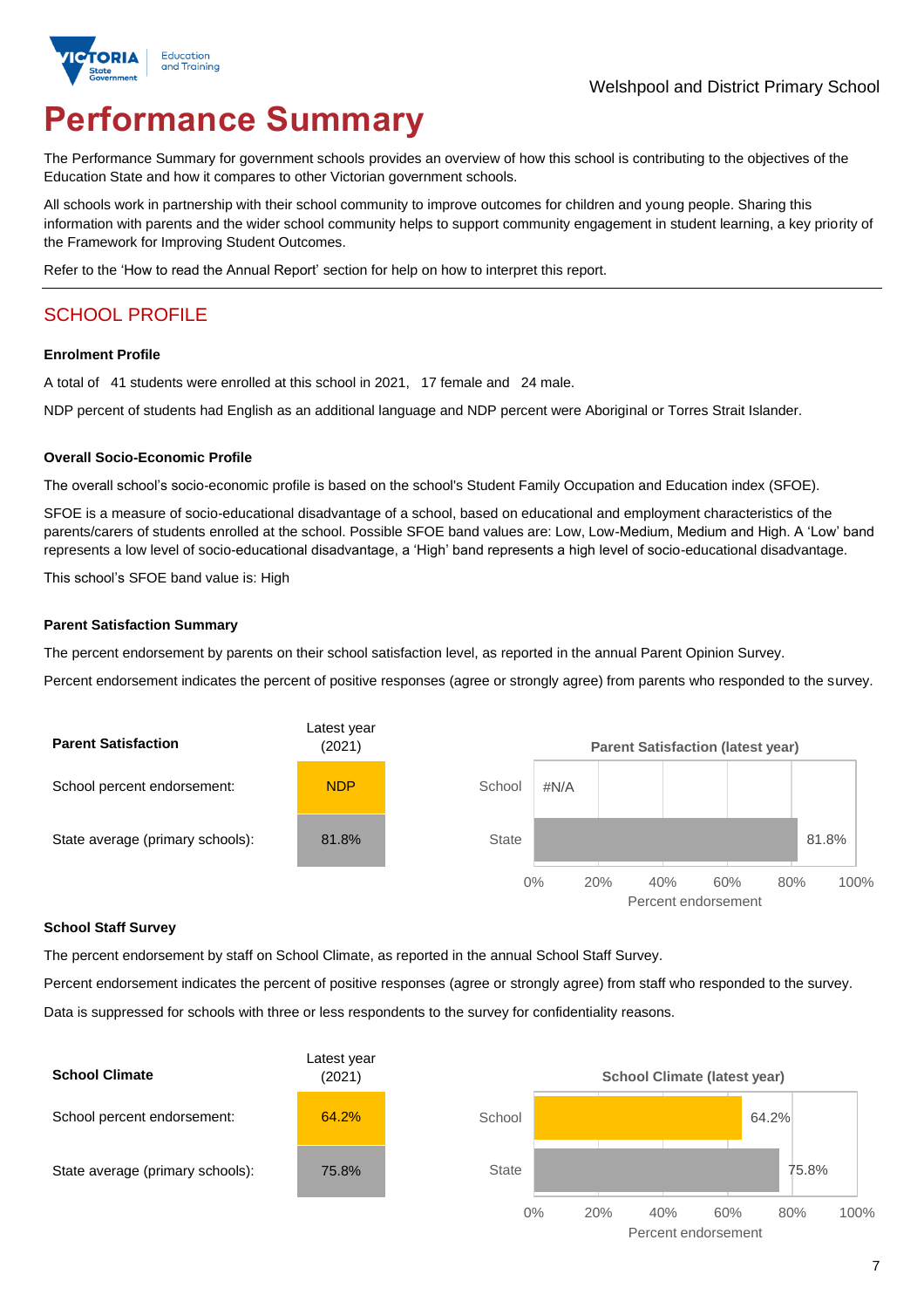

# ACHIEVEMENT

*Key: 'Similar Schools' are a group of Victorian government schools that are like this school, taking into account the school's socioeconomic background of students, the number of non-English speaking students and the size and location of the school.*

### **Teacher Judgement of student achievement**

Percentage of students working at or above age expected standards in English and Mathematics.



Percent students at or above age expected level

| <b>Mathematics</b><br>Years Prep to 6                             | Latest year<br>(2021) |
|-------------------------------------------------------------------|-----------------------|
| School percent of students at or above age<br>expected standards: | 68.2%                 |
| Similar Schools average:                                          | 82.0%                 |
| State average:                                                    | 84.9%                 |

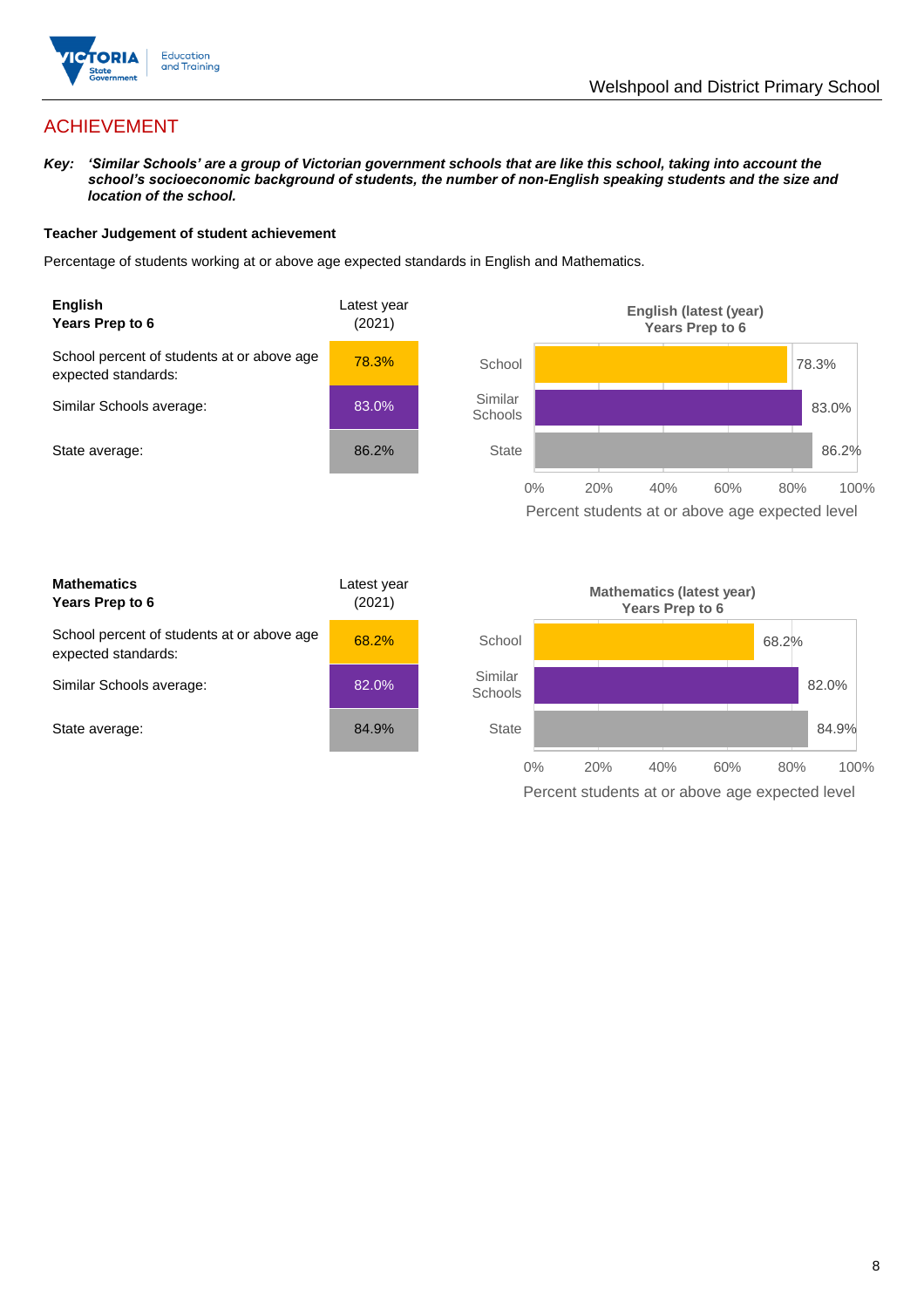

# ACHIEVEMENT (continued)

*Key: 'Similar Schools' are a group of Victorian government schools that are like this school, taking into account the school's socioeconomic background of students, the number of non-English speaking students and the size and location of the school.*

### **NAPLAN**

Percentage of students in the top three bands of testing in NAPLAN.

Note: NAPLAN tests were not conducted in 2020, hence the 4-year average is the average of 2018, 2019 and 2021 data.

| Reading<br>Year <sub>3</sub>                      | Latest year<br>(2021) | 4-year<br>average | <b>NAPLAN Reading (latest year)</b><br>Year <sub>3</sub>                            |  |
|---------------------------------------------------|-----------------------|-------------------|-------------------------------------------------------------------------------------|--|
| School percent of students in<br>top three bands: | 100.0%                | 71.4%             | 100.0%<br>School                                                                    |  |
| Similar Schools average:                          | 71.3%                 | 68.5%             | Similar<br>71.3%<br>Schools                                                         |  |
| State average:                                    | 76.9%                 | 76.5%             | <b>State</b><br>76.9%                                                               |  |
|                                                   |                       |                   | $0\%$<br>60%<br>20%<br>40%<br>80%<br>100%<br>Percent of students in top three bands |  |
| Reading<br>Year <sub>5</sub>                      | Latest year<br>(2021) | 4-year<br>average | <b>NAPLAN Reading (latest year)</b><br>Year 5                                       |  |
| School percent of students in<br>top three bands: | 50.0%                 | 53.8%             | School<br>50.0%                                                                     |  |
| Similar Schools average:                          | 66.2%                 | 62.1%             | Similar<br>66.2%<br>Schools                                                         |  |
| State average:                                    | 70.4%                 | 67.7%             | <b>State</b><br>70.4%                                                               |  |
|                                                   |                       |                   | $0\%$<br>20%<br>40%<br>60%<br>100%<br>80%<br>Percent of students in top three bands |  |
| <b>Numeracy</b><br>Year <sub>3</sub>              | Latest year<br>(2021) | 4-year<br>average | <b>NAPLAN Numeracy (latest year)</b><br>Year <sub>3</sub>                           |  |
| School percent of students in<br>top three bands: | 28.6%                 | 28.6%             | School<br>28.6%                                                                     |  |
| Similar Schools average:                          | 64.3%                 | 67.8%             | Similar<br>64.3%<br>Schools                                                         |  |
| State average:                                    | 67.6%                 | 69.1%             | <b>State</b><br>67.6%                                                               |  |
|                                                   |                       |                   | $0\%$<br>40%<br>60%<br>100%<br>20%<br>80%<br>Percent of students in top three bands |  |
| <b>Numeracy</b><br>Year 5                         | Latest year<br>(2021) | 4-year<br>average | <b>NAPLAN Numeracy (latest year)</b><br>Year 5                                      |  |
| School percent of students in<br>top three bands: | 50.0%                 | 46.2%             | School<br>50.0%                                                                     |  |
| Similar Schools average:                          | 59.6%                 | 53.2%             | Similar<br>59.6%<br>Schools                                                         |  |
| State average:                                    | 61.6%                 | 60.0%             | State<br>61.6%                                                                      |  |
|                                                   |                       |                   |                                                                                     |  |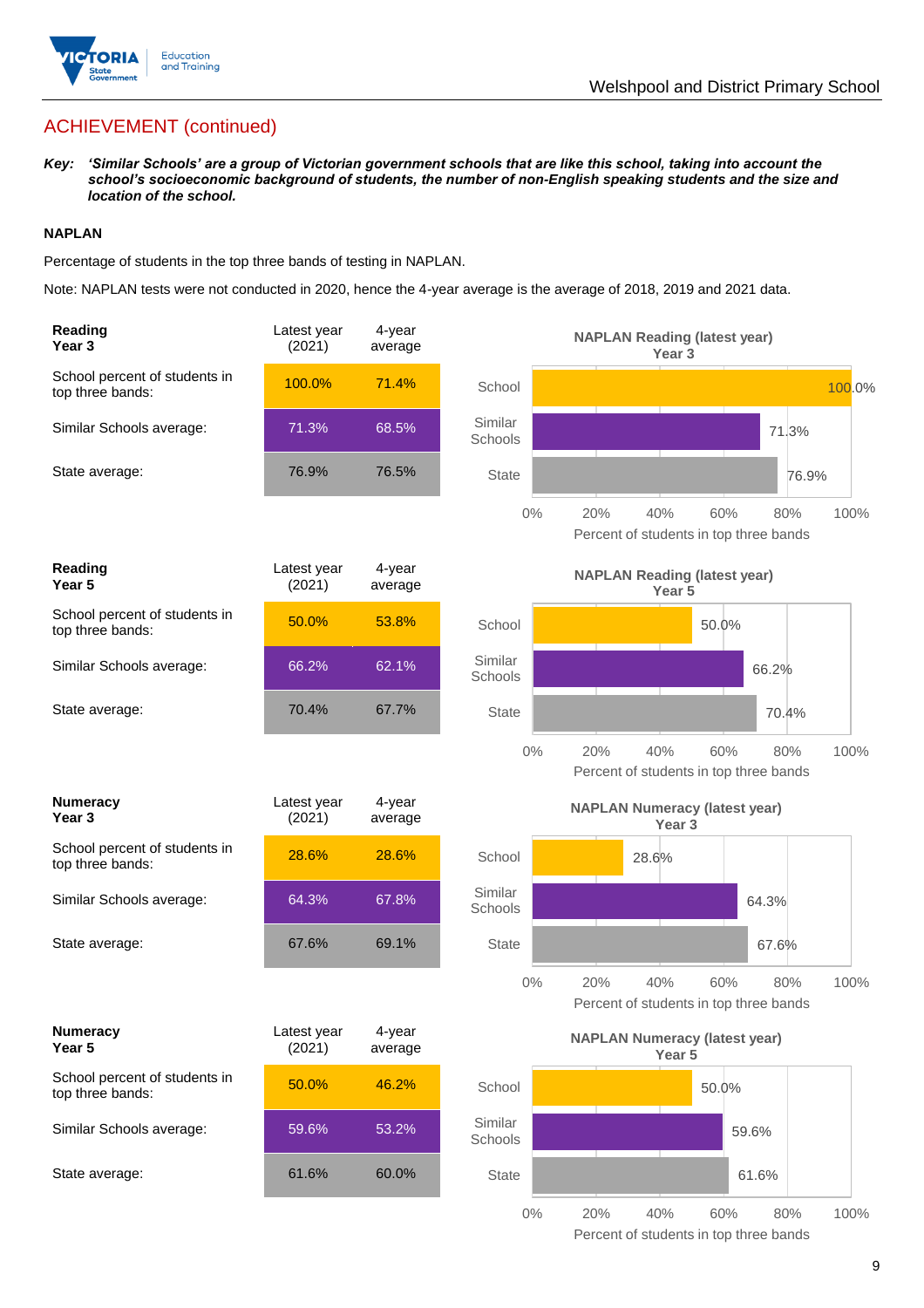

# ACHIEVEMENT (continued)

### **NAPLAN Learning Gain**

NAPLAN learning gain is determined by comparing a student's current year result relative to the results of all 'similar' Victorian students (i.e., students in all sectors in the same year level who had the same score two years prior). If the current year result is in the top 25 percent, their gain level is categorised as 'High'; middle 50 percent is 'Medium'; bottom 25 percent is 'Low'.

### **Learning Gain Year 3 (2019) to Year 5 (2021)**

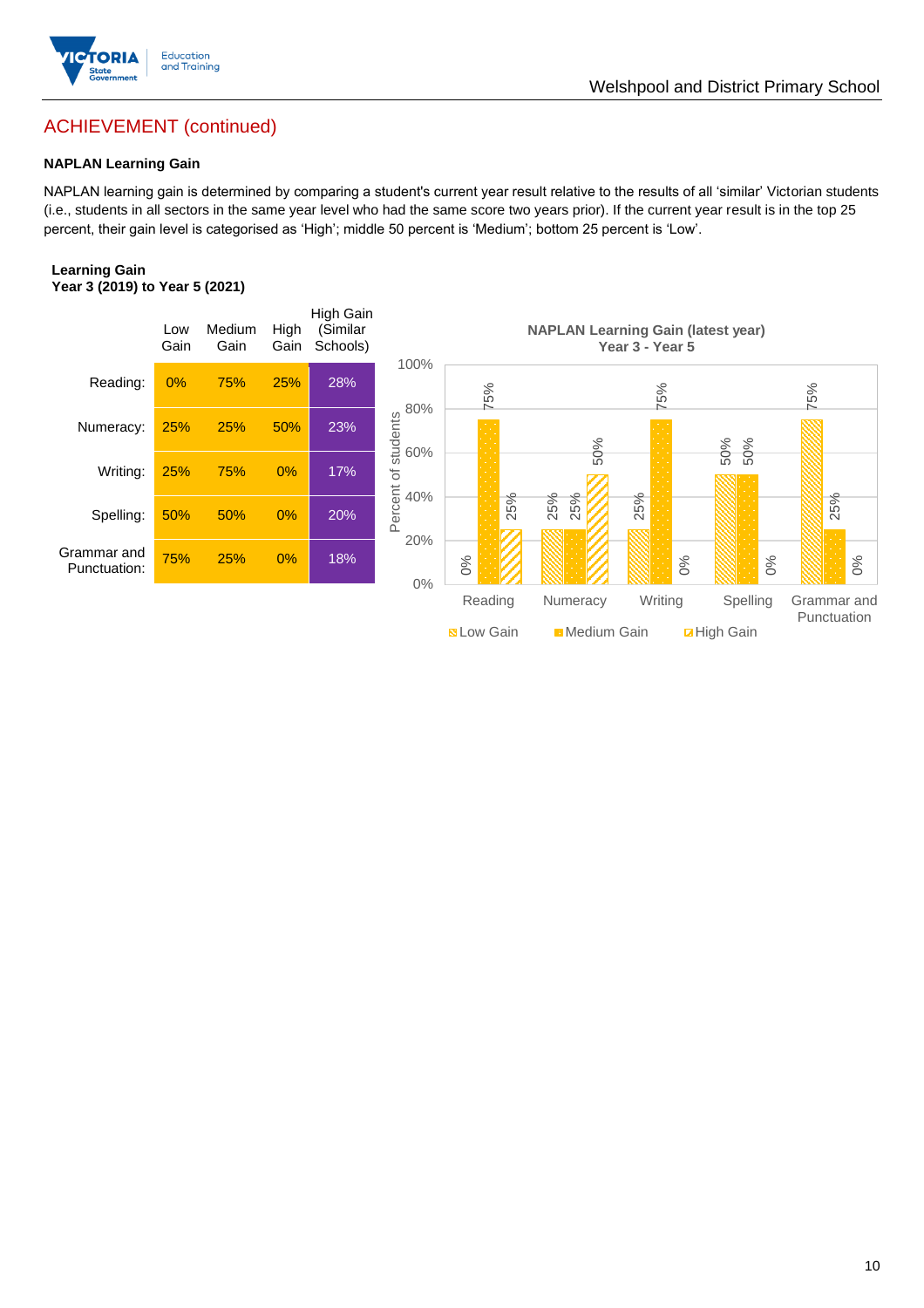

# ENGAGEMENT

*Key: 'Similar Schools' are a group of Victorian government schools that are like this school, taking into account the school's socioeconomic background of students, the number of non-English speaking students and the size and location of the school.*

### **Average Number of Student Absence Days**

Absence from school can impact on students' learning. Common reasons for non-attendance include illness and extended family holidays. Absence and attendance data in 2020 and 2021 may have been influenced by COVID-19.



### **Attendance Rate (latest year)**

|                                             | Prep | Year 1 | Year 2 | Year 3 | Year 4     | Year 5 | Year 6 |
|---------------------------------------------|------|--------|--------|--------|------------|--------|--------|
| Attendance Rate by year level<br>$(2021)$ : | 90%  | 85%    | 94%    | 96%    | <b>NDP</b> | 95%    | 94%    |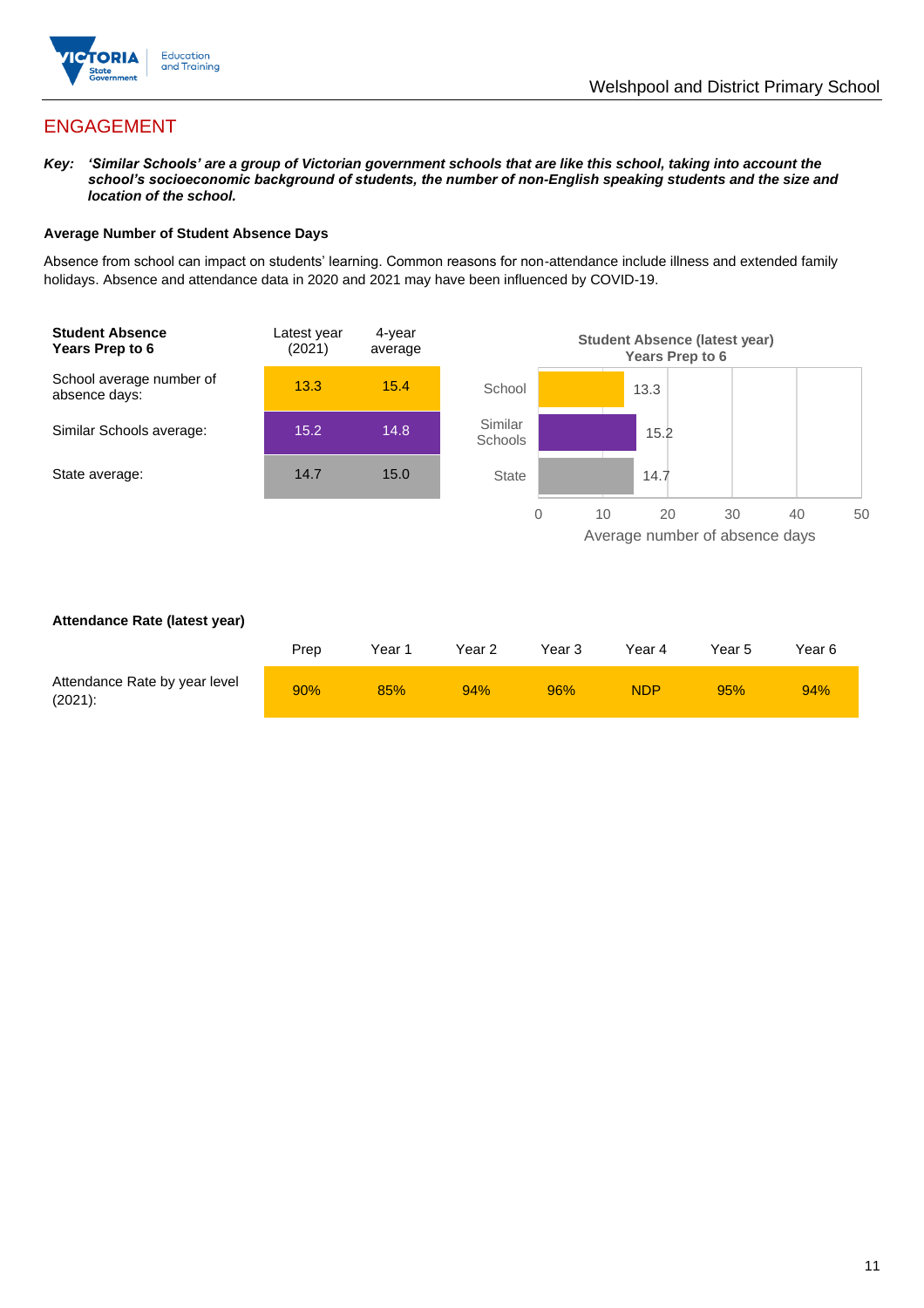

# **WELLBEING**

*Key: 'Similar Schools' are a group of Victorian government schools that are like this school, taking into account the*  school's socioeconomic background of students, the number of non-English speaking students and the size and *location of the school.*

### **Student Attitudes to School – Sense of Connectedness**

The percent endorsement on Sense of Connectedness factor, as reported in the Attitudes to School Survey completed annually by Victorian government school students, indicates the percent of positive responses (agree or strongly agree).



*Due to lower participation rates, differences in the timing of the survey/length of survey period and the general impact of Covid19 across 2020 and 2021, data are often not comparable with previous years or within similar school groups. Care should be taken when interpreting these results.*



### **Student Attitudes to School – Management of Bullying**

The percent endorsement on Management of Bullying factor, as reported in the Attitudes to School Survey completed annually by Victorian government school students, indicates the percent of positive responses (agree or strongly agree).

| <b>Management of Bullying</b><br>Years 4 to 6 | Latest year<br>(2021) | 4-year<br>average |  |
|-----------------------------------------------|-----------------------|-------------------|--|
| School percent endorsement:                   | 88.9%                 | 93.9%             |  |
| Similar Schools average:                      | 86.0%                 | 84.7%             |  |
| State average:                                | 78.4%                 | 79.7%             |  |

*Due to lower participation rates, differences in the timing of the survey/length of survey period and the general impact of Covid19 across 2020 and 2021, data are often not comparable with previous years or within similar school groups. Care should be taken when interpreting these results.*

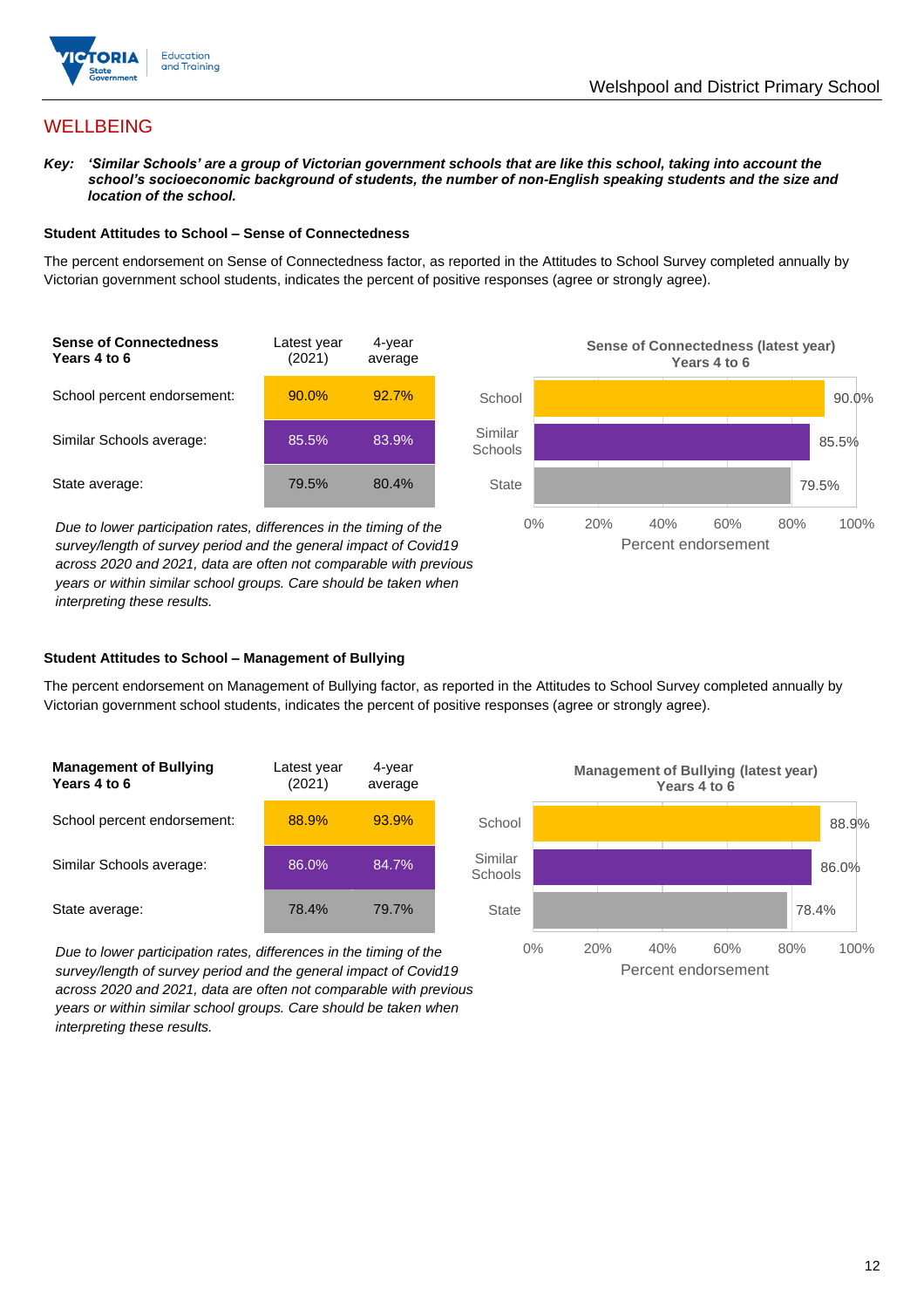

# **Financial Performance and Position**

FINANCIAL PERFORMANCE - OPERATING STATEMENT SUMMARY FOR THE YEAR ENDING 31 DECEMBER, 2021

| <b>Revenue</b>                  | <b>Actual</b> |
|---------------------------------|---------------|
| <b>Student Resource Package</b> | \$550,072     |
| Government Provided DET Grants  | \$291,410     |
| Government Grants Commonwealth  | \$0           |
| Government Grants State         | \$0           |
| Revenue Other                   | \$710         |
| <b>Locally Raised Funds</b>     | \$36,600      |
| <b>Capital Grants</b>           | \$0           |
| <b>Total Operating Revenue</b>  | \$878,792     |

| Equity $1$                                          | <b>Actual</b> |
|-----------------------------------------------------|---------------|
| Equity (Social Disadvantage)                        | \$75,798      |
| Equity (Catch Up)                                   | \$0           |
| <b>Transition Funding</b>                           | \$0           |
| Equity (Social Disadvantage - Extraordinary Growth) | \$0           |
| <b>Equity Total</b>                                 | \$75,798      |

| <b>Expenditure</b>                    | <b>Actual</b> |
|---------------------------------------|---------------|
| Student Resource Package <sup>2</sup> | \$542,957     |
| Adjustments                           | \$0           |
| <b>Books &amp; Publications</b>       | \$344         |
| Camps/Excursions/Activities           | \$6,727       |
| <b>Communication Costs</b>            | \$1,647       |
| Consumables                           | \$14,310      |
| Miscellaneous Expense <sup>3</sup>    | \$3,630       |
| <b>Professional Development</b>       | \$1,499       |
| Equipment/Maintenance/Hire            | \$17,089      |
| <b>Property Services</b>              | \$27,926      |
| Salaries & Allowances <sup>4</sup>    | \$51,643      |
| <b>Support Services</b>               | \$28,963      |
| Trading & Fundraising                 | \$16,339      |
| Motor Vehicle Expenses                | \$0           |
| Travel & Subsistence                  | \$0           |
| <b>Utilities</b>                      | \$6,903       |
| <b>Total Operating Expenditure</b>    | \$719,979     |
| <b>Net Operating Surplus/-Deficit</b> | \$158,813     |
| <b>Asset Acquisitions</b>             | \$9,714       |

(1) The equity funding reported above is a subset of the overall revenue reported by the school.

(2) Student Resource Package Expenditure figures are as of 24 Feb 2022 and are subject to change during the reconciliation process.

(3) Miscellaneous Expenses include bank charges, administration expenses, insurance and taxation charges.

(4) Salaries and Allowances refers to school-level payroll.